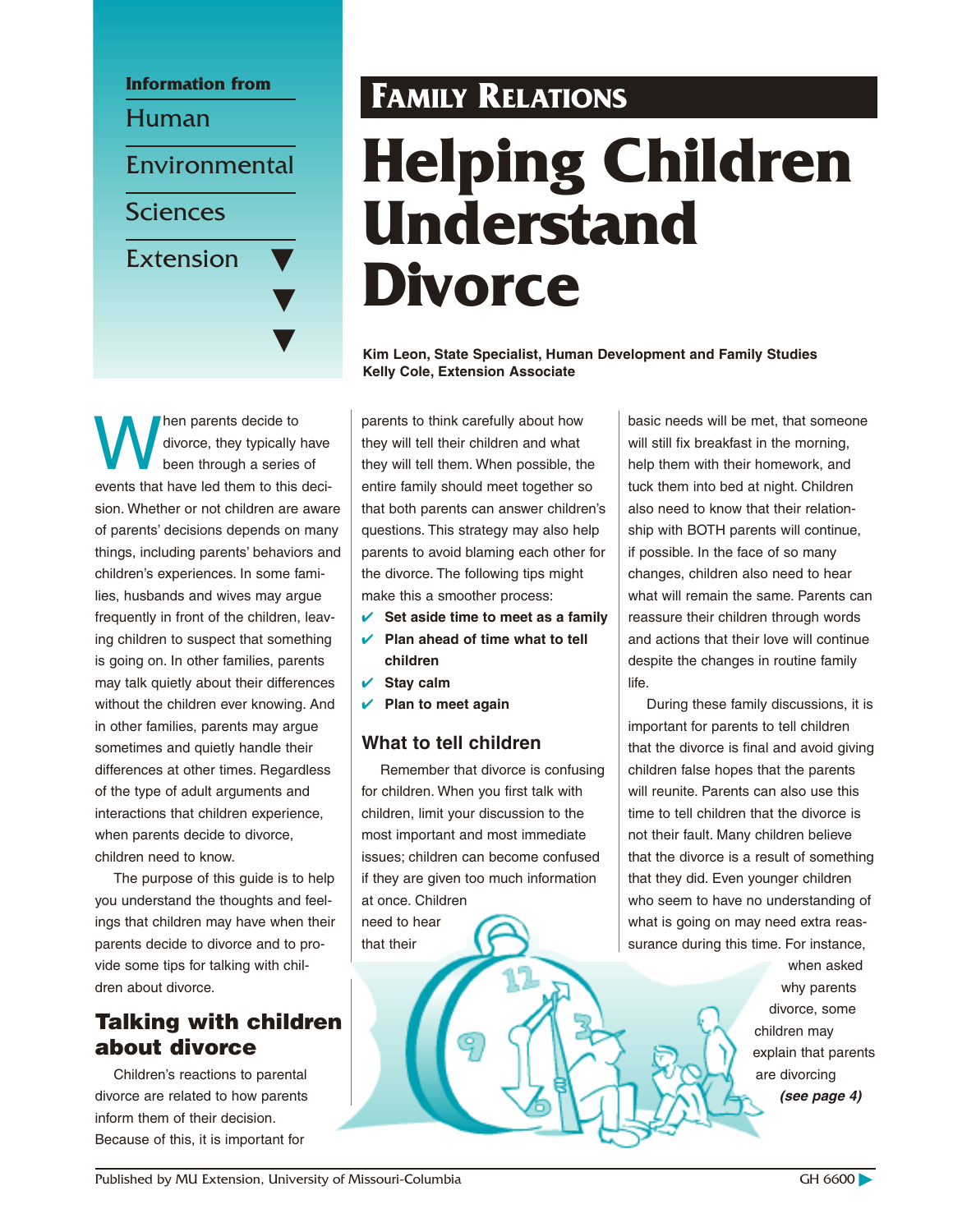# **Children's understanding of divorce by age group**

Children's understanding of parental divorce depends on their developmental stage. It is important for parents to know what thoughts and feelings children of different ages may be having so that they can modify their own behaviors to help children adjust to the divorce.

| <b>Child age</b> | <b>What children</b><br>understand                                                                                                                                                  | <b>Children's thoughts</b><br>and feelings                                                                                                                                                                                                                                                                                                                                                                                                 | <b>What parents can do</b><br>for children                                                                                                                                                                                                                                                                                                                                                                                                                                                                                                                                               |
|------------------|-------------------------------------------------------------------------------------------------------------------------------------------------------------------------------------|--------------------------------------------------------------------------------------------------------------------------------------------------------------------------------------------------------------------------------------------------------------------------------------------------------------------------------------------------------------------------------------------------------------------------------------------|------------------------------------------------------------------------------------------------------------------------------------------------------------------------------------------------------------------------------------------------------------------------------------------------------------------------------------------------------------------------------------------------------------------------------------------------------------------------------------------------------------------------------------------------------------------------------------------|
| <b>Infants</b>   | Infants notice changes in<br>$\bullet$<br>parents' energy level and<br>emotional state.<br>Older infants notice when one<br>$\bullet$<br>parent is no longer living in the<br>home. | More irritability, such as crying<br>$\bullet$<br>and fussing.<br>Changes in sleeping, napping<br>$\bullet$<br>and other daily routines.                                                                                                                                                                                                                                                                                                   | Keep normal schedules and<br>$\bullet$<br>routines.<br>Reassure infants of your contin-<br>ued presence with physical<br>affection and loving words.<br>Keep children's favorite toys,<br>blankets or stuffed animals<br>close at hand.                                                                                                                                                                                                                                                                                                                                                  |
| <b>Toddlers</b>  | Recognize that one parent no<br>$\bullet$<br>longer lives at home.<br>May express empathy toward<br>others, such as a parent who is<br>feeling sad.                                 | May have difficulty separating<br>$\bullet$<br>from parents.<br>May express anger toward<br>$\bullet$<br>parent.<br>May lose some of the skills<br>$\bullet$<br>they have developed, like toilet<br>training.<br>Toddlers may show some of the<br>$\bullet$<br>behaviors that they outgrew,<br>such as thumbsucking.<br>Sleeping and naptime routines<br>$\bullet$<br>may change.<br>Older toddlers may have night-<br>$\bullet$<br>mares. | Spend more time with children<br>$\bullet$<br>when preparing to separate<br>(e.g., arrive 10 to 15 minutes<br>earlier than usual when you take<br>your child to child care).<br>Provide physical and verbal<br>reassurance of your love.<br>Show understanding of child's<br>$\bullet$<br>distress; recognize that, given<br>time and support, old behaviors<br>(thumbsucking) will disappear<br>and newly developed skills<br>(toilet training) will reappear.<br>Talk with other important adults<br>and caregivers about how to<br>support your child during this<br>transition time. |
|                  |                                                                                                                                                                                     |                                                                                                                                                                                                                                                                                                                                                                                                                                            |                                                                                                                                                                                                                                                                                                                                                                                                                                                                                                                                                                                          |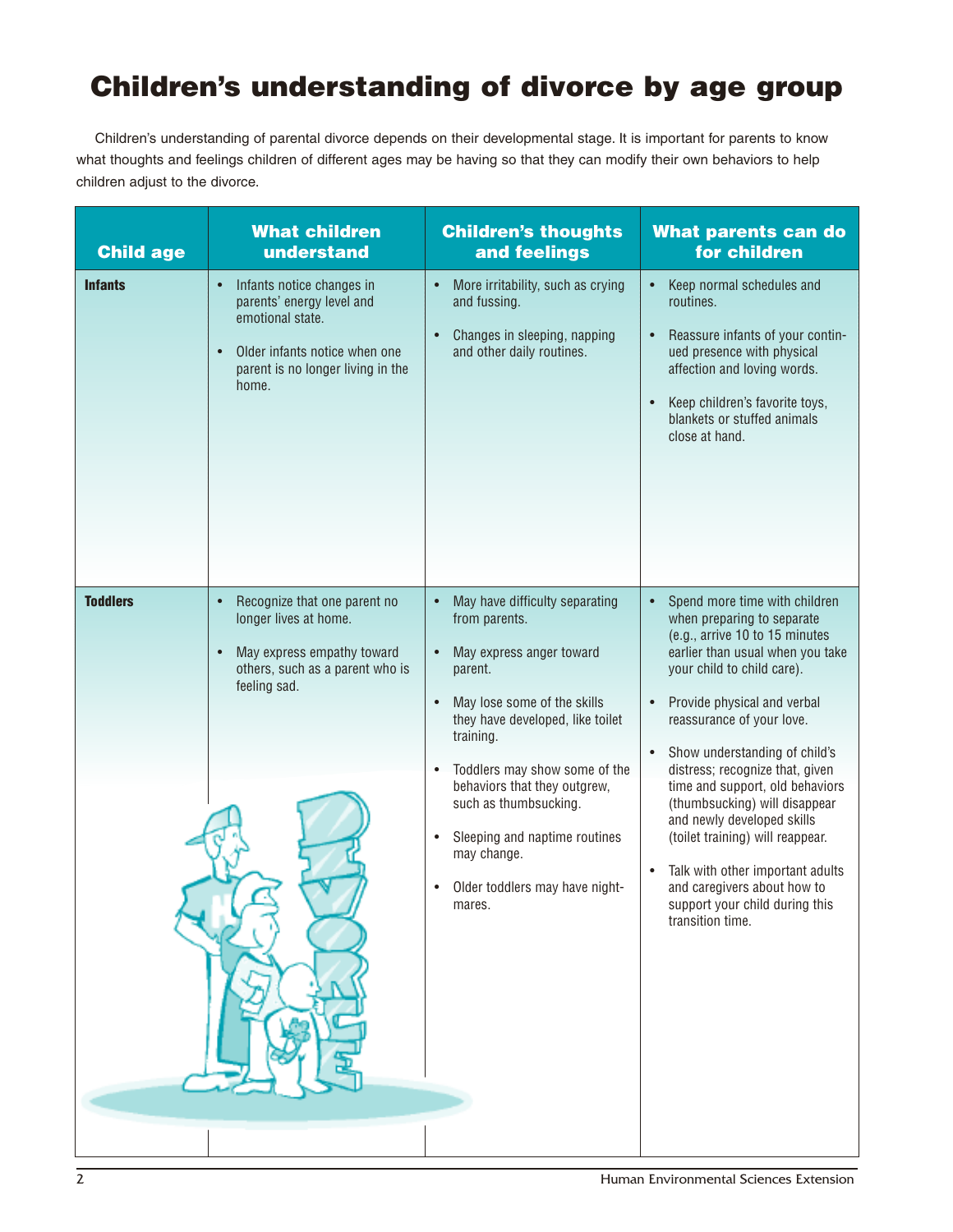| <b>Child age</b>                         | <b>What children</b><br>understand                                                                                                                                                                                                                                                                    | <b>Children's thoughts</b><br>and feelings                                                                                                                                                                                                                                                                                                                                                                                                                                                                                                                                                                                                                    | What parents can do for<br>children                                                                                                                                                                                                                                                                                                                                                                                                                                                                                                                                                                                                                                                                                                                                                                                                                                                                                                                                                                                                                                                                                                                             |
|------------------------------------------|-------------------------------------------------------------------------------------------------------------------------------------------------------------------------------------------------------------------------------------------------------------------------------------------------------|---------------------------------------------------------------------------------------------------------------------------------------------------------------------------------------------------------------------------------------------------------------------------------------------------------------------------------------------------------------------------------------------------------------------------------------------------------------------------------------------------------------------------------------------------------------------------------------------------------------------------------------------------------------|-----------------------------------------------------------------------------------------------------------------------------------------------------------------------------------------------------------------------------------------------------------------------------------------------------------------------------------------------------------------------------------------------------------------------------------------------------------------------------------------------------------------------------------------------------------------------------------------------------------------------------------------------------------------------------------------------------------------------------------------------------------------------------------------------------------------------------------------------------------------------------------------------------------------------------------------------------------------------------------------------------------------------------------------------------------------------------------------------------------------------------------------------------------------|
| <b>Preschool and</b><br>early elementary | Preschoolers recognize<br>$\bullet$<br>that one parent no longer<br>lives at home.<br>Elementary school chil-<br>$\bullet$<br>dren begin to understand<br>that divorce means their<br>parents will no longer be<br>married and live together,<br>and that their parents no<br>longer love each other. | Will likely blame themselves for<br>$\bullet$<br>the divorce.<br>$\bullet$<br>May worry about the changes in<br>their daily lives.<br>Have more nightmares.<br>$\bullet$<br>May exhibit signs of sadness and<br>grieving because of the absence of<br>one parent.<br>Preschoolers may be aggressive<br>$\bullet$<br>and angry toward the parent they<br>blame.<br>Because preschoolers struggle<br>$\bullet$<br>with the difference between<br>fantasy and reality, children may<br>have rich fantasies about parents<br>getting back together.                                                                                                               | Repeatedly tell children that they are<br>$\bullet$<br>not responsible for the divorce.<br>Reassure children of how their needs<br>$\bullet$<br>will be met and of who will take care of<br>them.<br>Talk with children about their thoughts<br>$\bullet$<br>and feelings; be sensitive to children's<br>fears.<br>Plan a schedule of time for children to<br>$\bullet$<br>spend with their other parent. Be sup-<br>portive of children's ongoing relation-<br>ship with the other parent.<br>Read books together about children and<br>$\bullet$<br>divorce (see list at end of guide).<br>Gently, and matter-of-factly, remind<br>children that the divorce is final and<br>that parents will not get back together<br>again.                                                                                                                                                                                                                                                                                                                                                                                                                                |
| <b>Preteens and</b><br>adolescents       | Understand what divorce<br>$\bullet$<br>means but may have diffi-<br>culty accepting the reality<br>of the changes it brings<br>to their family.<br>$\bullet$<br>Although thinking at a<br>more complex level, still<br>may blame themselves<br>for the divorce.                                      | May feel abandoned by the parent<br>$\bullet$<br>who moves out of the house.<br>May withdraw from long-time<br>$\bullet$<br>friends and favorite activities.<br>May act out in uncharacteristic<br>ways (start using bad language,<br>become aggressive or rebellious).<br>$\bullet$<br>May feel angry and unsure about<br>their own beliefs concerning love,<br>marriage, and family.<br>May experience a sense of grow-<br>$\bullet$<br>ing up too soon.<br>May start to worry about adult<br>$\bullet$<br>matters, such as the family's<br>financial security.<br>May feel obligated to take on more<br>$\bullet$<br>adult responsibilities in the family. | Maintain open lines of communication<br>with children; reassure children of your<br>love and continued involvement in their<br>lives.<br>Whenever possible, both parents need<br>$\bullet$<br>to stay involved in children's lives,<br>know children's friends, what they do<br>together, and keep up with children's<br>progress at school and in other activi-<br>ties.<br>Honor family rituals and routines (Sun-<br>$\bullet$<br>day dinner, weeknight homework time,<br>grocery shopping together, watching<br>favorite television shows or movies as a<br>family).<br>If you need to increase children's<br>$\bullet$<br>household responsibilities, assign<br>chores and tasks that are age-appropri-<br>ate (help with laundry, housecleaning,<br>yardwork, meal preparations); show<br>appreciation for children's contribu-<br>tions.<br>Avoid using teenagers as confidants;<br>$\bullet$<br>plan special time for yourself with adult<br>friends and family members.<br>Tell children who will be attending<br>special occasions such as sporting<br>events and graduation ceremonies,<br>especially if you plan to take a new<br>romantic partner. |

# **Children's understanding of divorce by age group (continued)**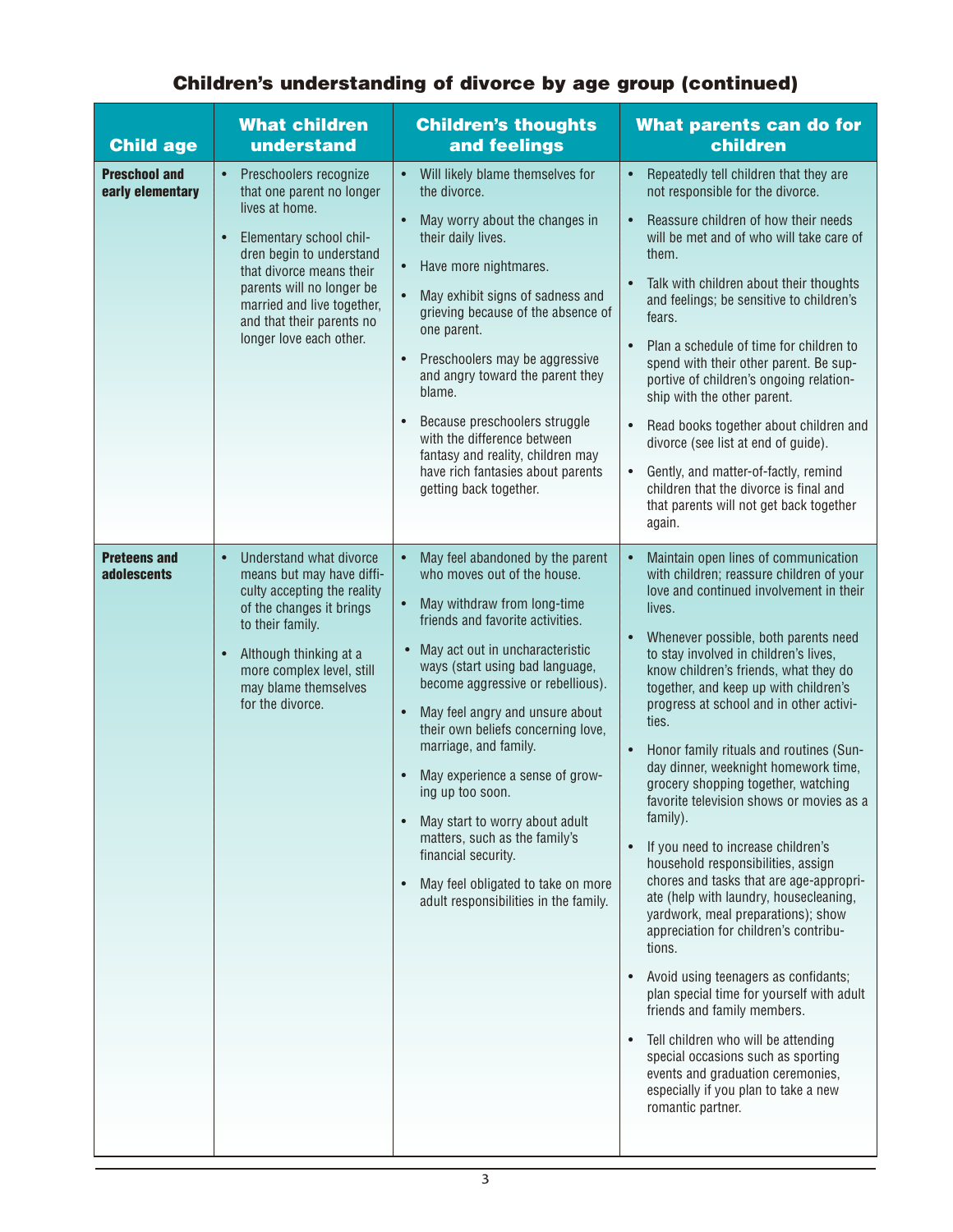#### **(continued from page 1)**

because the children misbehaved or received bad grades in school. Children need repeated reassurance from parents that they are not responsible for the divorce.

Remember to ask children about their fears and concerns. Give children time to think about the divorce and the changes ahead. Meet again as a family to talk about new questions and to reassure children of your ongoing involvement in their lives.

Take your children's questions and concerns seriously and LISTEN to what they say. As stated by one child, "this is gonna affect the rest of my life and I don't know if they just don't realize that, or don't care, or what, but I don't feel like I'm being heard."

Children need to know that parents recognize the impact of divorce on children's lives. By listening to children's thoughts and feelings about the divorce, parents demonstrate their ongoing care and concern.

Realize that feelings of loss and anger are typical.You can't change your

child's feelings, but it is important to let your child know you understand them. For example, "I know you must be really sad that you can't see your dad today."

# **Using books to talk with children about divorce**

Children's books about divorce can help them work through the issues they face. Reading books can give children a way to express their emotions and discuss issues that they may not otherwise be comfortable talking about. These books may also help parents understand children's experiences of divorce.

## **It's not your fault, KoKo Bear.** Vicky Lansky (1998). Book Peddlers. This book is designed for parents and children ages 3 to 5 years to read together. Each page provides a large picture to show what is happening in the story and includes messages for parents. The messages for parents help make a connection between the story and what happens to children in real

families. KoKo Bear faces situations that help him learn what divorce means, and that he is not to blame for the divorce. He is helped to talk about his feelings, and is told that he is still loved by both parents.

**Dinosaurs Divorce: A guide for changing families.** Laurene Krasney Brown and Marc Brown (1986). Little Brown and Company. This award-winning book is designed for parents and young school-aged children to read together. Stories are presented in a cartoon strip pattern and organized around topics that are important for children experiencing the divorce of their parents. Issues such as why parents divorce, living with one parent, having two homes, telling friends, parents' new partners, and celebrating special occasions are discussed. Solutions to problems that may come up are illustrated by the actions of the dinosaur children and their parents.

**How do I feel about: My parents' Divorce.** Julia Cole (1997). Copper

# **What I need from my mom and dad**

ſō

- **✔ I need both of you to stay involved in my life.** Even if you don't live close by, please write letters, make phone calls, and ask me lots of questions about who I spend time with and what I like and don't like to do. When you don't stay involved in my life, I feel like I'm not important and that you don't really love me.
- **✔ Please stop fighting and work hard to get along with each other.** Try to agree on matters related to me and my needs. When you fight about me, I think that I did something wrong and I feel guilty.
- **✔** I want to love you both and enjoy the time that I spend with each of you. **Please support me and the time that I spend with each of you.** If you act jealous or upset, I feel like I need to take sides

and love one parent more than the other.

**✔ Please communicate directly with my other parent so that I don't have to send messages back and forth.** I want you to talk with each other so that the messages are communicated the right way and so that I don't feel like I am going to mess up.

**✔ When talking about my other parent, please say only nice things, or don't say anything at all.** When you say mean, unkind things about my other parent, I feel like you are putting me down and expecting me to take your side.

**✔ Please remember that I want both of you to be a part of my life.** I count on my mom and dad to raise me, to teach me what is important, and to help me when I have problems.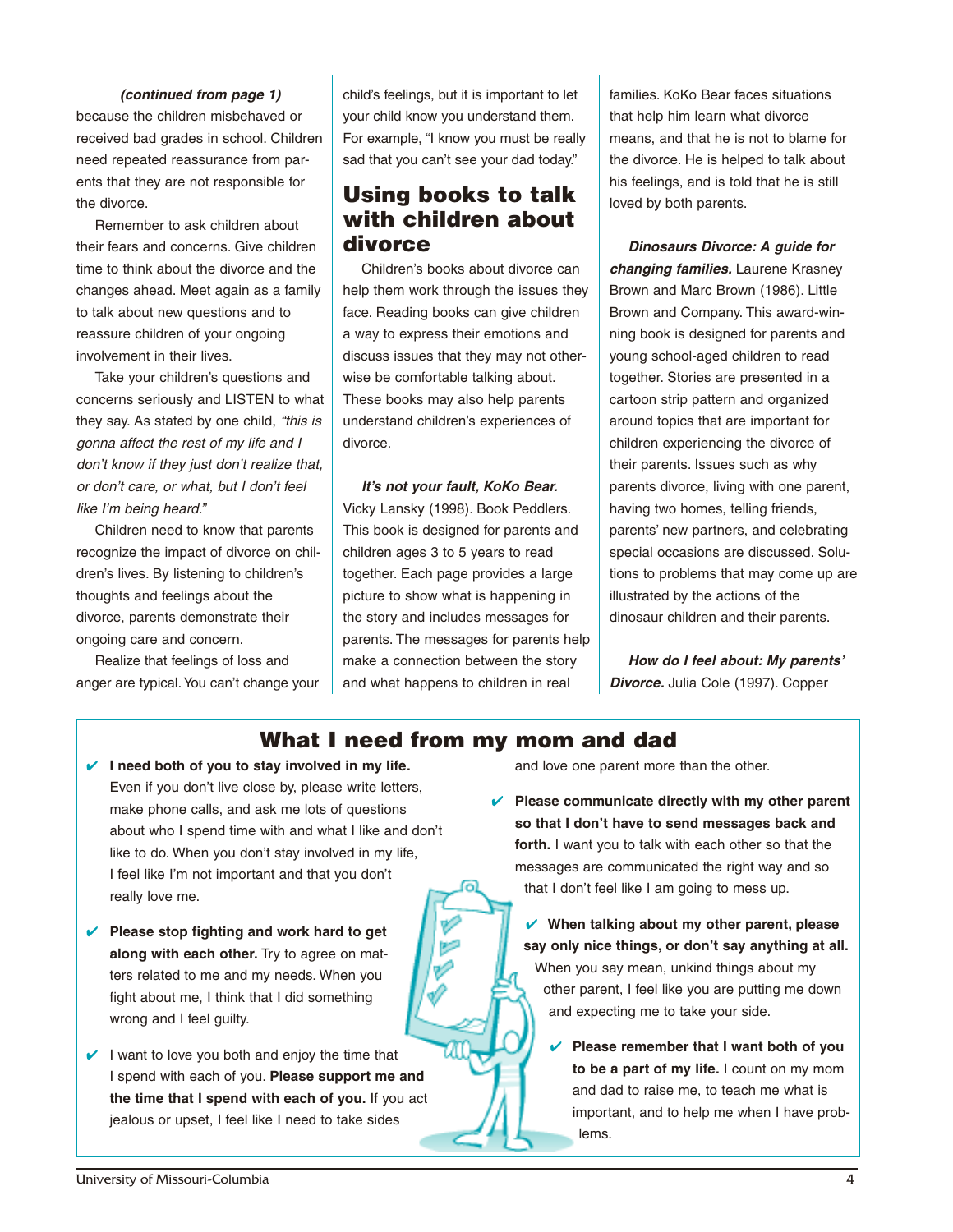Beach Books. This book is written for older school-aged children with some reading skills, but should be read at least the first time with a parent so that the child may ask questions. Topics covered in the book

include: why divorce happens, difficult feelings, and feeling okay. Photographs and cartoon illustrations show that everyone lives in a unique situation. The book reassures children that they are not alone in having their parents divorce and that there is more than one way that problems may be solved.

#### **Pre-Teen Pressures: Divorce.**

Debra Goldentyer (1998). Steck-Vaughn Company. This book, written for pre-teen readers, covers a wide range of issues. It is recommended that parents read it before reading it with their children. This book discusses common changes that take place for divorcing families. A variety of families are presented to show that there are many reasons why marriages end (affairs, violence/abuse and alcoholism). A variety of family stories are used to show that individuals adjust differently, make different decisions and move on

to new relationships at different speeds. The children's roles in their own adjustment to divorce are emphasized.

sot your foult....

(We extend our thanks to Joan Turner, Brett Dayton, and Maridith Jackson for their careful review of the children's books.)

#### FOR PARENTS

**Making Divorce Easier on Your Child: 50 Effective Ways to Help Children Adjust.** Nicholas Long and Rex Forehand (2002). Contemporary Books. This book provides practical, effective advice for parents on dealing with issues including talking to children about divorce, managing stress, communicating with the child's other parent, single parenting, and building a suport network. It is clearly written and organized so that parents can quickly find information about specific issues.

**For more ideas on talking with children about divorce,** see MU Extension guide GH 6602, Activities for Helping Children Deal with Divorce. http://muextension.missouri.edu/explore

#### /hesguide/humanrel/gh6602.htm

**For information on helping infants and toddlers adjust to divorce,** see MU Extension guide GH 6607, Helping Infants and Toddlers Adjust to Divorce. http://muextension.missouri.edu/explore /hesguide/humanrel/gh6607.htm

# **For more help…**

GENERAL PARENTING INFORMATION **ParentLink, 1-800-552-8522** Provides research-based information to assist parents.

#### **MissouriFamilies.org**

Provides brief articles and answers to frequently asked questions on a variety of parenting and family-related topics, including divorce. The Web site also includes links to parenting workshops and other community resources. http://www. missourifamilies.org

#### SINGLE PARENTS

**Parents Without Partners (PWP international headquarters), 1650 S. Dixie Highway, Suite 510, Boca**

# **Sibling relationships in divorced families**

When parents divorce, brothers and sisters may begin to interact differently. While some siblings become closer at this time, others may argue more and become emotionally distant. It is difficult to predict how children will respond in any particular family.

The emotional stress that parents feel following divorce may temporarily reduce the amount of attention they are able to give their children. As a result, some children turn to one another for nurturance and support. Because siblings experience many of the same emotions, they are able to understand each other's feelings and concerns and to reassure each other. Other children, however, may engage in more conflict with their siblings. These children may feel confused and angry about the changes that are

occurring in their family and they take these negative feelings out on their siblings. Some siblings also engage in more conflict because they are competing for their parents' attention.

Parents may be able to reduce their children's rivalry by talking with them, listening to them, and spending some time alone with each child. Parents also need to realize that younger siblings may have an easier time expressing their confusion than their older siblings.

Therefore, parents should be sure to talk to the older siblings even if they do not seem upset. It is also important for parents to encourage children to continue rituals that were established before the divorce so they will have some feelings of continuity and stability.

We extend our appreciation to Amanda Kowal, assistant professor of human development and family studies, for her insights on sibling relationships in divorced families.